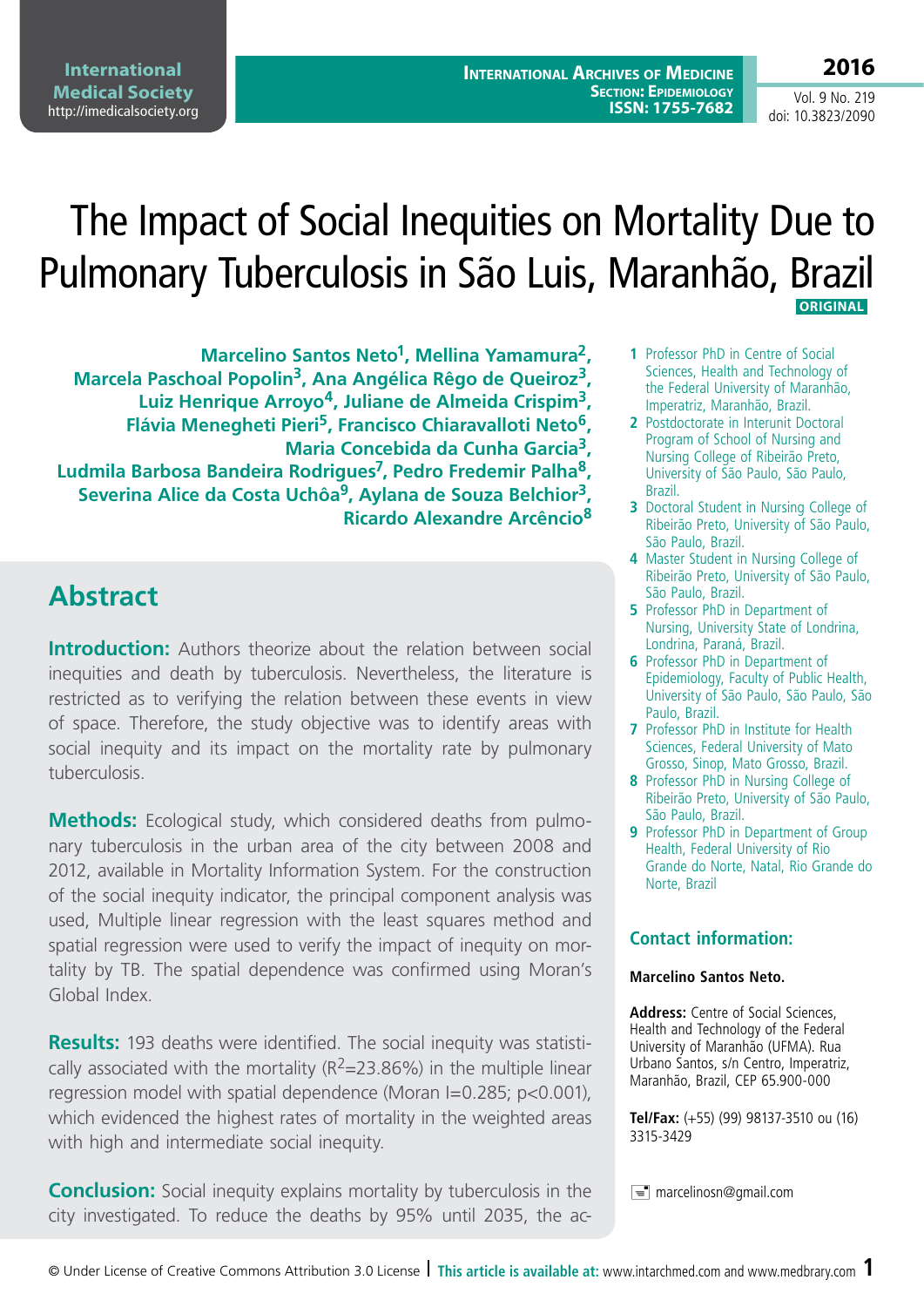**2016** Vol. 9 No. 219 doi: 10.3823/2090

tions the health authorities have established should not only promote better access to medical and diagnostic technologies, but also actions that promote the social development of the areas and their resident populations.

#### **Keywords**

Pulmonary Tuberculosis; Mortality; Spatial Analysis; Social Inequity.

### **Introduction**

Tuberculosis (TB) is a great problem around the world, affecting 22 countries that concentrate 80% of the cases. About 1/3 of the population has been infected by the bacillus, making the disease hard to control. Brazil figures in that group, ranking 22<sup>nd</sup> in terms of the incidence coefficient (33.5 cases per 100,000 inhabitants] and the mortality coefficient (2.3 deaths per 100,000 inhabitants) [1]. In that sense, in 2015, the End TB strategy was launched, which intends to reduce the mortality rate by 95% until 2035 and eliminate the disease by 2050 [2], imposing great challenges on the health services in Brazil.

Although the treatment is feasible and highly effective (95% success rate], TB can be lethal in more than 50% of the cases that cannot be diagnosed or treated [3]. It is important to mention that, around the world, it is estimated that, in 2015, nine million people caught TB, but three million were not detected by the health services, part of them in Brazil [4].

The mortality in Brazil dropped by 20.7% in the last ten years, following the global trend. Nevertheless, in 2014, the mortality rate corresponded to 2.6 deaths for every 100,000 people [1]. The issue of TB mortality is an object that arouses concern because, from the ethical-human and legal viewpoints, it should not happen because of the available technological resources or inputs. Nevertheless, the organization and distribution logic of the health services does not permit access to all and precisely those who most need them have run out of these resources [3, 5].

Another aspect is that the mortality affects the economy, as the disease usually affects young people of economically active age [6, 7, 8]. Different studies have been developed to explain the determinants of TB mortality, such as age [9], sex [7], risk behaviors or habits, such as illegal drugs use [10], smoking [11], alcohol consumption [12] and association with HIV [13].

Some studies from different parts of World show that areas with vulnerable populations present higher mortality rate than those who live in areas with better social life conditions and health services [14, 15, 16], for the last is easier to get diagnosis, treatment and obtain cure, for others patients this process is really more complex, difficult and likely tragic. These results evidence the intense inequality that exists in the world, however it is really stronger in TB High Burden Countries, including Brazil and a great challenge in Century XXI is overcoming in that. For achieve the "End TB", to reduce inequality is mandatory. No differently is Maranhão, which is a great State in Brazil with many problems related to social determinants as education, health, income distribution and housing, and all of these problems may have contributed for mortality due to TB.

The social inequities in mortality due to TB are omnipresent though [17]. The literature evidences that socially disadvantaged people, living in impoverished areas, without high-quality health services, tend to experience more health problems, more sequelae and a lower life expectancy [18, 19].

Although theoretical studies [17] suggest the relation between social inequities and mortality by TB, few studies have been undertaken to test this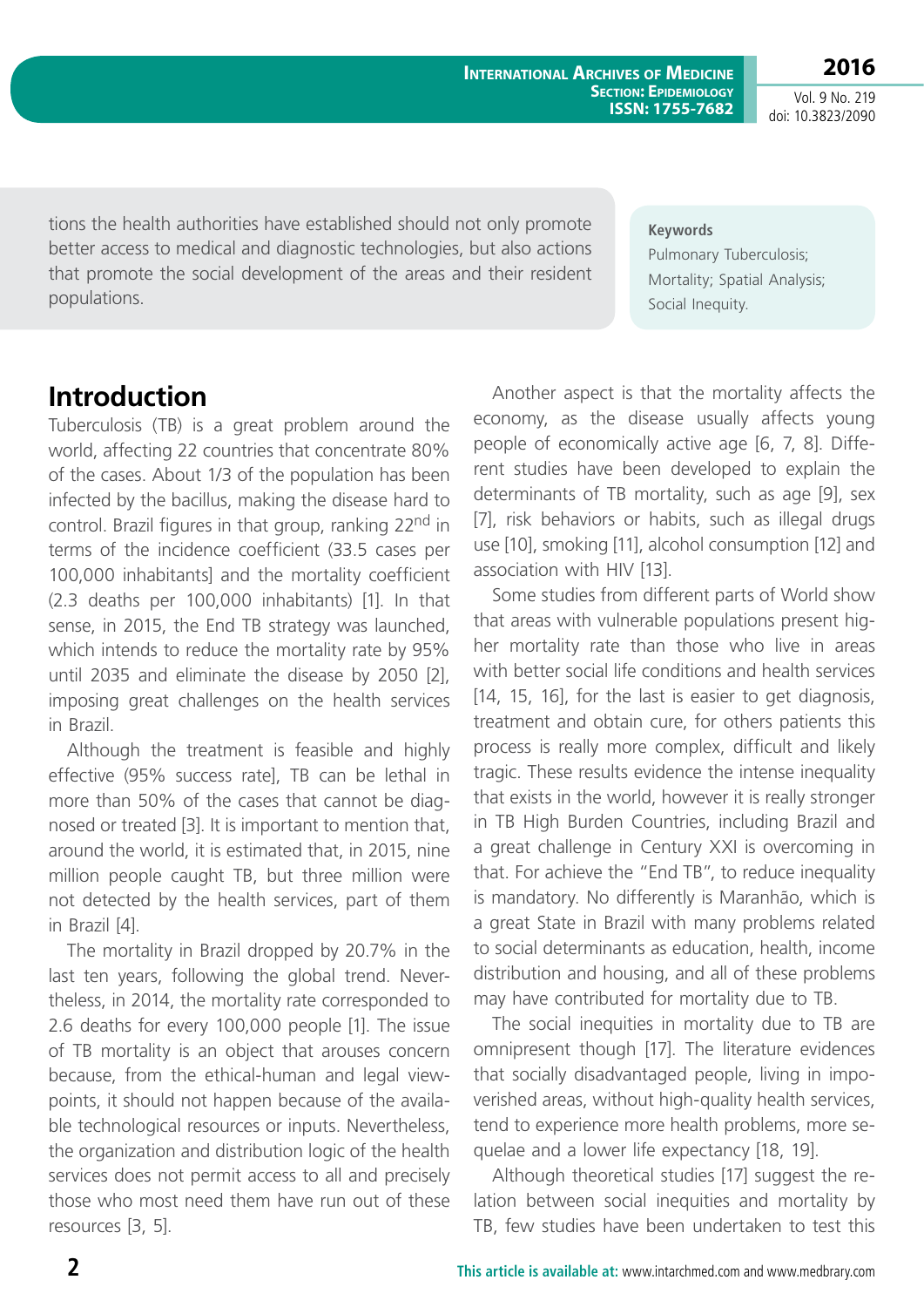**2016** Vol. 9 No. 219

doi: 10.3823/2090

relation through explanatory models of causality [3]. In the study by Alvarez et al. [3], an interesting model of TB mortality was presented, incorporating the social inequities into the scope. Nevertheless, it was developed in European countries and did not incorporate the spatial dimension to explain the phenomenon.

The concept of social inequity in health rests on the definition by Whitehead and Dahlgren [18], which considers it as a vector resulting from the differences in health status among population groups of greater or lesser social and economic purchasing power. According to them, when the groups are compared, verifying that the groups at greater advantage are healthier, while less advantaged groups are less healthy, that characterizes the inequities; therefore, they are systematic, socially produced [modifiable] and unfair.

The evidence of the relation between social inequity and mortality by TB can contribute to the advancement of knowledge in this area and appoint the routes of the problem to governments and managers. Therefore, the study objective was to identify areas with social inequity and its impact on mortality by TB.

## **Methods**

#### **Study design and scenery**

This is an ecological study [20] carried out in the city of São Luís, state of Maranhão, in the Northeast of Brazil **(Figure 1)** [21] Santos Neto et al [22] identified census sectors with the highest density of deaths per Km<sup>2</sup>; however, they did not establish the occurrence of these events in relation to the population's socioeconomic conditions.

### **Population**

The study population consisted of all deaths from pulmonary tuberculosis (PTB) as primary cause registered in the Mortality Information System (SIM] from 2008 to 2012. The SIM is the Brazilian national

© Under License of Creative Commons Attribution 3.0 License **3**



information system, which provides epidemiological and clinical information on the cases of deaths [23].

### **Sources of data and Selection criteria**

The data were obtained of the Superintendence of Health and Epidemiological Surveillance of São Luis in July 2013. For the study, the deaths of people living in urban areas were considered, whose International Classification of Diseases version 10 - ICD10 corresponded to the causes A15.0 to A15.3 and A16.0 to A16.2.

### **Analysis of data**

Initially, case geocoding (deaths from PTB) was carried out, using TerraView 4.2.2. Spatial analysis was performed by area, using the weighted areas of the city as the spatial analysis unit, aiming to obtain death rates from PTB standardized by age (TMTBPi) for each weighted area according to the formula below:

 $\left(\frac{\sum \text{ standardized by age deaths}}{\sum \text{ standard population}} x 100.000\right) / 5$  $TMTBPi =$  $\Sigma$  standard population

For the construction of the social inequity indicators, data from the analysis unit of the weighted areas related to dimensions of home conditions, income, education, clustering and water access were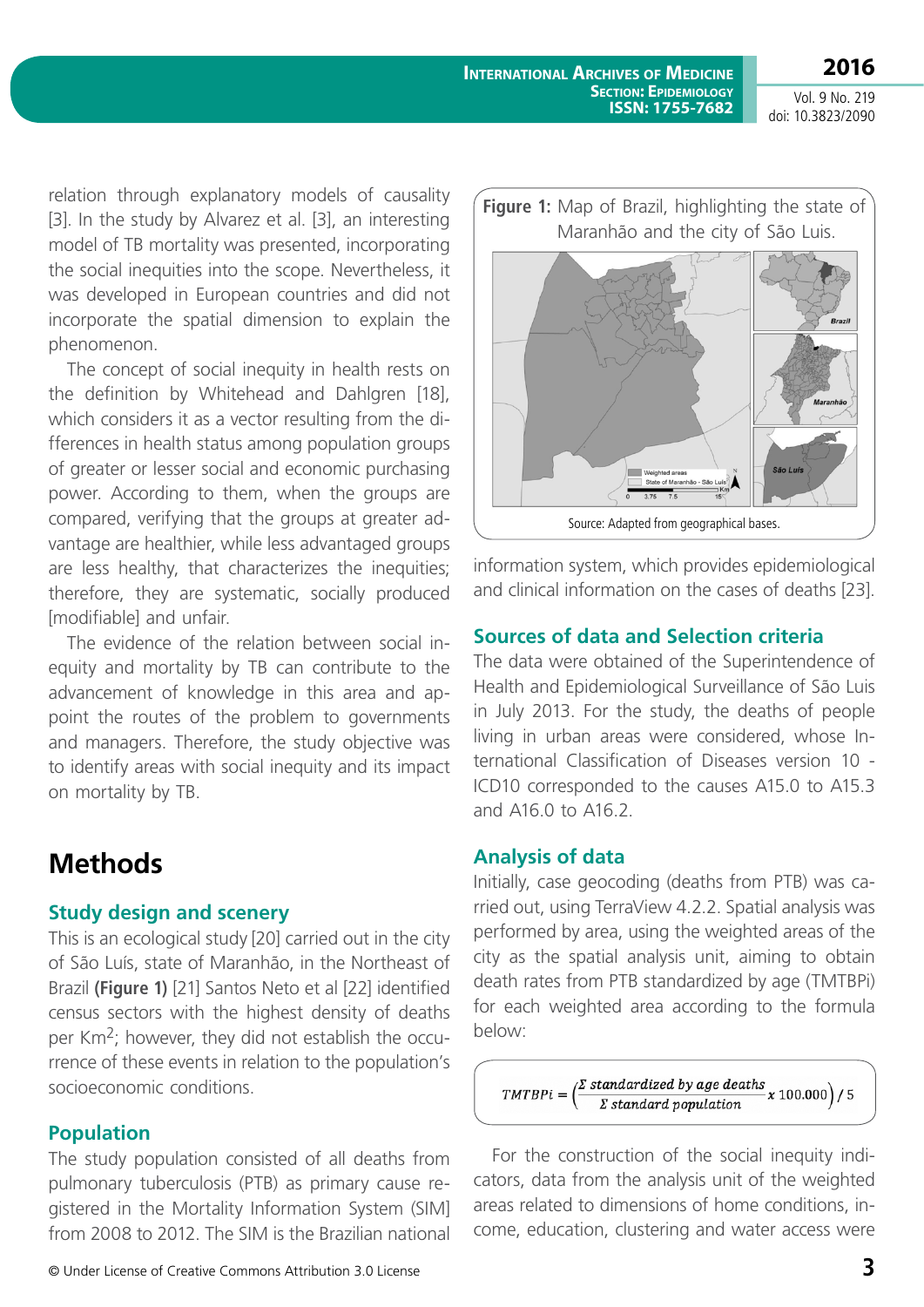**2016** Vol. 9 No. 219 doi: 10.3823/2090

selected, outlined by the 2010 Demographic Census [24], a study the Brazilian Institute of Geography and Statistics develops every ten years, which joins information on the entire Brazilian population. The variables were selected according to the theoretical framework defined for the study [18]. In this research phase, Statistica 12.0 was used, when the component analysis technique was applied, which permitted selecting the most significant variables for each indicator [25].

The criteria proposed by Kaiser were used, in which only eigenvalues above one were considered [26]. Therefore, the correlation matrix of all the original variables and their components were examined, and the variance loads of these original variables were analyzed for each new component selected, considering values above 0.7 as acceptable [25].

Once the social indicators were selected and their characteristics were verified in terms of composition (variance) of original variables, their scores were calculated for the weighted areas, with subsequent thematic map design. Such scores were classified according to the quartiles (lower, interquartile and top).

After obtaining the file with the TBMPI and the classification of the weighted areas according to social indicators, the OpenGeoDa program version 1.0 was used for data transfer into the ASCII format, for reading in the program R 3.0.2. In addition, a neighborhood matrix was formulated, using the criterion of distance from k neighbors, considering the five nearest neighbors.

The files produced in the step mentioned earlier, together with the neighborhood matrix, were imported in the software R, where the analysis of multiple linear regression by the least squares method was executed, followed by the spatial regression, which takes into account the existence of spatial dependence of the variables.

In the study the TMTBPi of the weighted areas was used as dependent variable and social indicators obtained as independent variables in the regression model, considering the model with the highest adjusted  $R^2$  value as the preferred criterion to choose the best explanatory model.

Since the linear regression model was selected, the residues were investigated to evaluate the existence of spatial dependence by applying the Global Moran's I test, specific to regression residues [27]. After identifying the spatial dependence of the residue, the multiplier test of Lagrange was applied for the diagnosis of the best spatial regression model to be used, either the spatial lag or spatial error model.

The comparison between the obtained models was performed by comparing the values of the Akaike Information Criterion (AIC), which takes into account the maximum value of the log-likelihood and the number of model parameters. According to this criterion, the best model is the one with the smallest value of AIC [28]. The thematic maps were designed using the ArcGIS 10.1.

#### **Ethical considerations**

The study received approval from the Institutional Review Board at Escola de Enfermagem de Ribeirão Preto da Universidade de São Paulo (EERP/ USP) through the Certificate Presentation to Ethics Assessment (CAAE) No 12494113.0.0000.5393, according to the Guidelines and Regulatory Standards for Research Involving Human Beings.

### **Results**

This study identified 193 deaths by PTB, of which 190 (98.44%) had no mention of bacteriological or histological confirmation (ICD 16.2); 1 case (0.52%) had no bacteriological or histological examination (ICD A16.1); 1 (0.52%) had histologically confirmation (ICD A15.2] and, 1 (0.52%) had confirmation by sputum microscopy with or without culture (ICD A15.0).

The percentage of geocoded deaths from PTB was 94.80% (183 deaths). Of this total, 179 (98.00%) were geocoded using the cartographic database of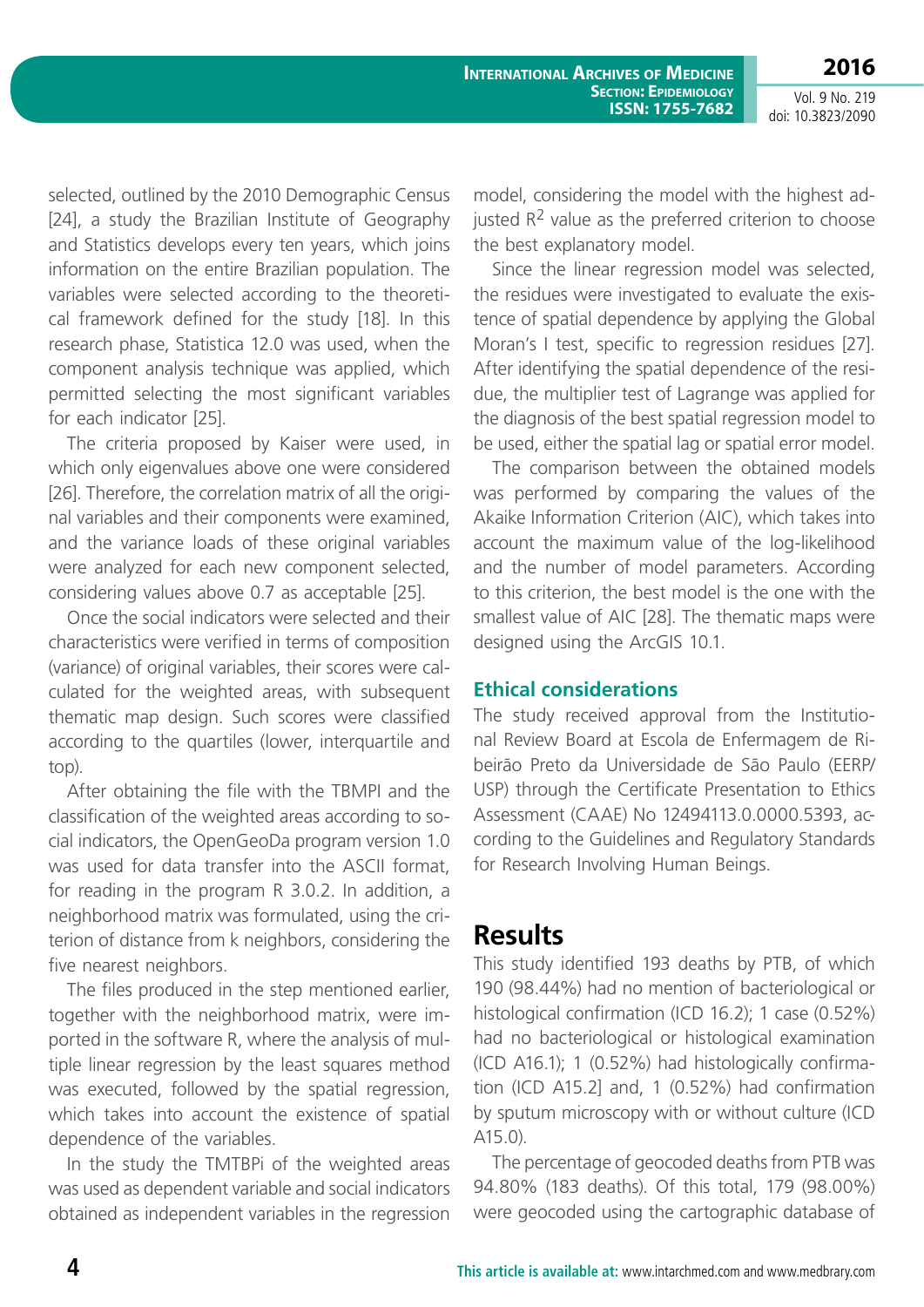Vol. 9 No. 219 doi: 10.3823/2090

street addresses, and 4 (2%) were geocoded using the tool Batch Geocode. The losses that occurred in the geocoding process (n=10; 5%) were related to incomplete addresses in the SIM (n=4; 2%), street dwellers (n=2; 1%) and addresses from the rural region of the city (n=4; 2%). The distribution of TMTBPi according to weighted areas ranged from 0 to 8.10 deaths/100,000 inhabitants-year.

As regards the construction of the social indicators through principal components analysis, the first two components were selected, which carried 73.07% of the total variance. The first principal component (CP1) corresponded to the highest variance explained by the data (56.75%), followed by the second principal component (CP2) (16.32%).

**Table 1** presents the eigenvectors [also known] as loadings] obtained through the eigenvalues. It can be observed that the number of loadings of CP1 superior to 0.7 was higher when compared to CP2. That is the case because the eigenvectors also accompany the degree of importance in terms of variance. In CP2, six variables presented loadings superior to 0.7, relatively lower than CP1 with nine variables.

**Table 1.** Eigenvectors of the original variables for the construction of social indicators, São Luis, Maranhão (2008-2012).

| <b>Variables</b>                                                                                            | Code of<br>variables | <b>PC1</b>                            | PC <sub>2</sub>      |
|-------------------------------------------------------------------------------------------------------------|----------------------|---------------------------------------|----------------------|
| Proportion of households with coated brick outer walls                                                      | V <sub>1</sub>       | 0.845                                 | 0.348                |
| Proportion of households with uncoated brick outer walls                                                    | V <sub>2</sub>       | $-0.639$                              | 0.624                |
| Proportion of households with up to three rooms                                                             | V <sub>3</sub>       | 0.672                                 | 0.637                |
| Proportion of households with three or more rooms                                                           | V <sub>4</sub>       | 0.918                                 | $-0.037$             |
| Proportion of households with no monthly per capita income                                                  | V <sub>5</sub>       | 0.323                                 | $-0.072$             |
| Proportion of households with monthly per capita income of up to 1/2 minimum wage                           | V <sub>6</sub>       | $-0.634$                              | 0.758                |
| Proportion of households with monthly per capita income of more than $\frac{1}{2}$ a minimum wage           | V <sub>7</sub>       | $-0.745$                              | $-0.618$             |
| Proportion of households with monthly per capita income of more than one to two<br>minimum wages            | V8                   | 0.638                                 | $-0.320$             |
| Proportion of households with monthly per capita income of more than two to three<br>minimum wages          | V <sub>9</sub>       | 0.843                                 | 0.210                |
| Proportion of households with monthly per capita income of more than three to five<br>minimum wages         | V10                  | 0.713                                 | $-0.703$             |
| Proportion of households with monthly per capita income of over five minimum wages                          | V11                  | $-0.510$                              | $-0.320$             |
| Proportion of people with ten or more years of age with no education and incomplete<br>elementary education | V12                  | $-0.380$                              | 0.700                |
| Proportion of people with ten or more years of age with full elementary and incomplete high<br>school       | V13                  | $-0.821$                              | $-0.394$             |
| Proportion of people with ten or more years old with full high school and incomplete higher<br>education    | V14                  | 0.714                                 | 0.075                |
| Proportion of people aged 10 years or older with complete higher education                                  | V15                  | 0.822                                 | $-0.020$             |
| Proportion of households with three residents                                                               | V16                  | 0.602                                 | $-0.701$             |
| Proportion of households with five residents                                                                | V17                  | 0.493                                 | 0.393                |
| Proportion of households with eight residents                                                               | V18                  | $-0.484$                              | 0.401                |
| Proportion of households with 10 or more residents                                                          | V19                  | $-0.382$                              | 0.723                |
| Proportion of households without access to piped water                                                      | V20                  | $-0.632$                              | 0.714                |
| Proportion of households with access to piped water                                                         | V <sub>21</sub>      | 0.782                                 | $-0.344$             |
| the company of the company of the com-                                                                      |                      | and the first state of the control of | $\sim$ $\sim$ $\sim$ |

Note: In bold, the charges or eigenvectors with values above 0.70.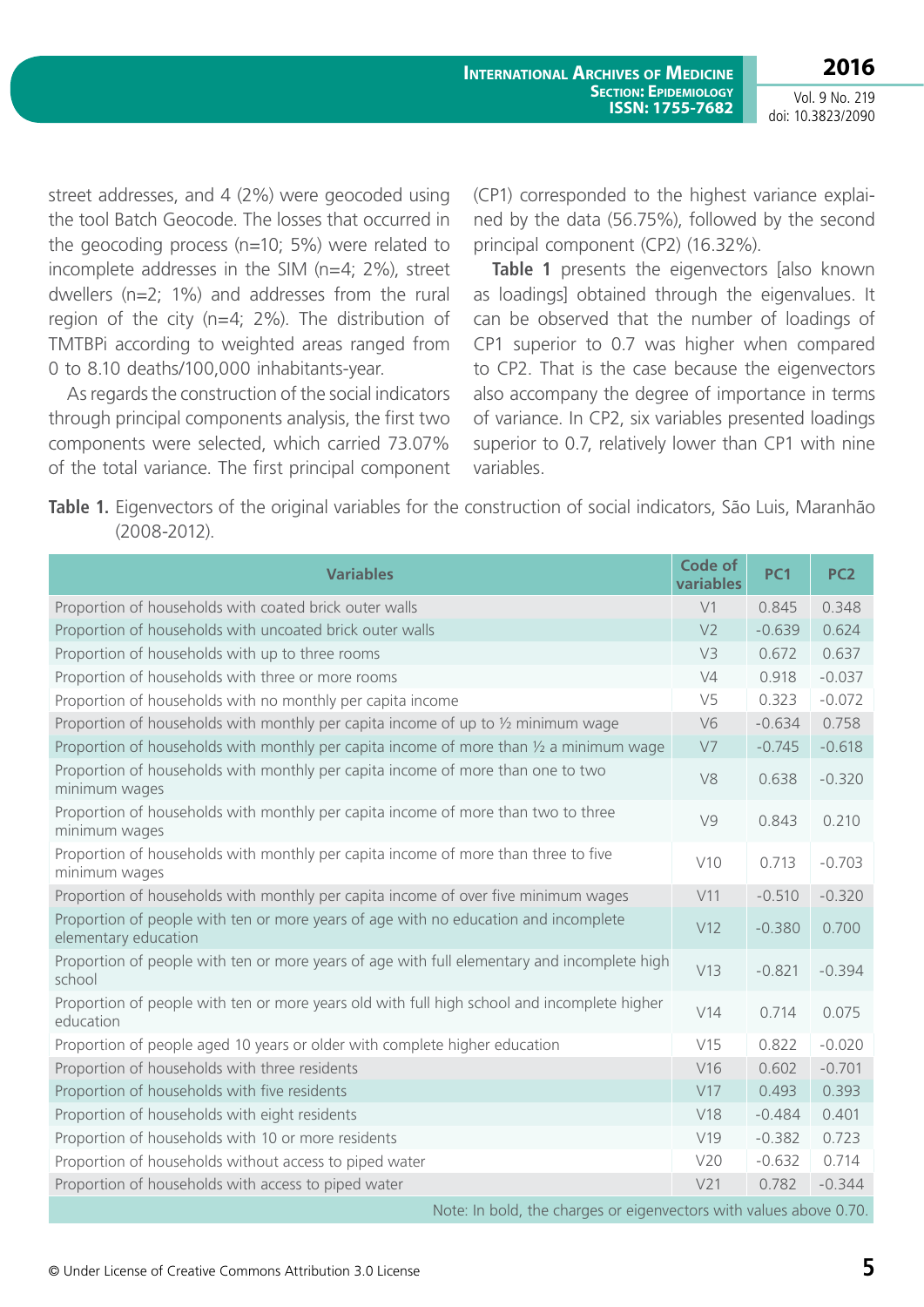Vol. 9 No. 219 doi: 10.3823/2090

**2016**

Table 2. Linear regression model for mortality by pulmonary tuberculosis, São Luis, Maranhão (2008-2012).

| <b>Intercept and</b><br>independent<br>variables | <b>Estimate</b> | <b>Standard</b><br>error | <b>T</b> value | <b>P</b> value |
|--------------------------------------------------|-----------------|--------------------------|----------------|----------------|
| Intercept                                        | 3.583           | 0.410                    | 8.736          | $0.237e-08$    |
| Indicator of<br>welfare (PC1)                    | 0.048           | 0.123                    | 0.397          | 0.695          |
| Indicator of<br>social inequity<br>(PC 2)        | 0.705           | 0.225                    | 3.127          | 0.004          |

\*AIC: 129.63, (AIC for multiple linear regression: 132.19)

**Table 3.** Spatial regression model for mortality rates by pulmonary tuberculosis, São Luis, Maranhão (2008-2012).

| Intercept and<br>independent<br>variables | <b>Estimate</b> | <b>Standard</b><br>error | <b>T</b> value | <b>P</b> value |
|-------------------------------------------|-----------------|--------------------------|----------------|----------------|
| Intercept                                 | 3.390           | 0.715                    | 4.741          | 2.230e-06      |
| Indicator of<br>social inequity<br>(PC2)  | 0.687           | 0.219                    | 3.132          | 0.002          |
| Lambda                                    | 0.494           |                          |                | 0.032          |

In the analysis of the social indicators, antagonistic characteristics of the components can be verified, in which CP1 exhibited better characteristics of the homes and education, higher income and better living conditions in terms of social wellbeing. The variables highlighted for CP1 permitted its description as an indicator of social wellbeing.

According to the criteria defined in the research, the areas scoring below the lowest quartile were classified with low levels of social wellbeing; in the interquartile with intermediary levels of social wellbeing and, in the highest quartile, high levels of social wellbeing. CP2, in turn, expressed unhealthy housing conditions, greater human agglomeration and low income, and was therefore described as a social inequity indicator, because it evidences less favorable social context variables, permitting the identification of weighted areas of low, intermediary and high social inequity.

**Table 2** presents the results of the multiple spatial linear regression model, considering the TMTBPi as the dependent variable and the indicators of social wellbeing and social inequity as independent variables. The application of Moran's Global Test I to the model residues, using the five closest neighbors as the neighborhood criterion, produced a significant coefficient (Moran I=0.285; p<0.001) and demonstrated the existence of spatial dependence. The application of Lagrange's Multiplier Test, in turn, informed that the best model to treat the existing spatial dependence was the Spatial Error Model.

In **Table 3**, the results of the spatial error model are observed, in which the Lambda coefficient, the autoregressive spatial parameter, had a p-value of 0.032. This model was considered better than the non-spatial model because its AIC coefficient was inferior to the coefficient obtained through the multiple linear regression model and because it produces residues without spatial dependence.

When visually comparing the classification map of the weighted areas according to the social inequity indicator with the TMTBPi **(Figure 2)**, it can

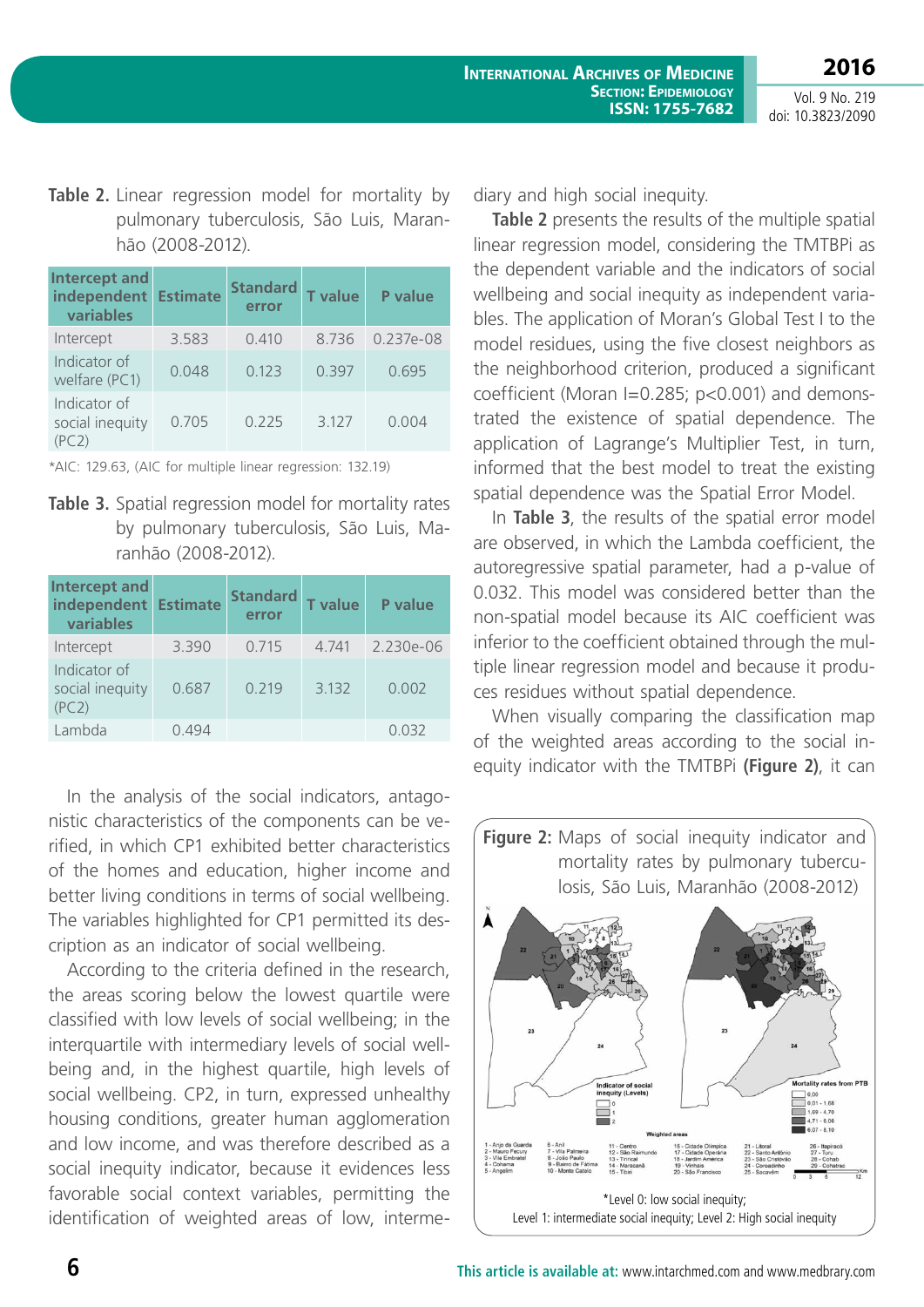Vol. 9 No. 219 doi: 10.3823/2090

**2016**

be evidenced the weighted areas with high social inequity presented higher mortality rates, ranging from 5.77 to 8.10 deaths/100,000 inhabitants-year. In addition, it is observed that weighted areas considered of intermediary social inequity presented mortality rates that ranged between 0.00 and 6.06 deaths/100,000 inhabitants-year.

In that sense, the statistically significant model, which explained the deaths, consisted of the social inequity indicator ( $p=0.004$ ), with an adjusted  $R^2$  of 23.86% and a negative association with the rates mentioned.

### **Discussion**

Critical areas in terms of social equity were verified, using a spatial regression model, in which its impact on TB mortality could be identified.

As for the diagnostic tests applied to confirm the cause of death by TB, an important percentage of certificates was found without bacteriological confirmation and/or culture, which was also confirmed by other studies in Campo Grande-MS [29] and in Rio de Janeiro [30]. This result refers to an important issue for the health systems and a critical obstacle they need to overcome, due to the possibility of false positives among deaths caused from PTB, since most had no mention of bacteriological or histological confirmation. The explanatory hypotheses for the finding include the lack of information records [31] and the non-prioritization of sputum smear microscopy in the hospital scenario [32].

Regarding the mortality from TB in Brazil, a downward trend in rates has been observed over the years, with a reduction of 2.9% per year. In 2011, the country achieved one of the targets of the Millennium Development Goals, which aimed for a 50% reduction in the mortality rate of 1990 [33]. Nevertheless, regional differences are remarkable in relation to deaths from this disease, especially in the Northeastern capitals of Brazil, which present rates above the national average [34].

By analyzing the map of the distribution of TMT-BPi, which spatially appoints the areas with number of deaths/100,000 inhabitants-year, in São Luis, rates above the national average were observed for weighted areas considered with high inequity. The highest number of deaths from PTB among the less favored regions, from the social point of view, implies and justifies the intensification of actions related to the search for respiratory symptoms for early detection of cases, implementation of treatment and cure.

San Pedro and Oliveira [35], highlighted that TB remains a disease whose production process is closely related to the living conditions of the populations. Research conducted by Pereira, Cutrim Junior and Rodrigues [36], which aimed to analyze the indicators of conditions of intra-urban housing in São Luís and highlight their internal inequities, pointed out that the neighborhoods with the worst percentage are concentrated mainly in the peripheral areas of São Luís. Among these areas, the neighborhoods of Coroadinho, Ilhinha, Turu, Anjo da Guarda, Vila Nova, Vila Luizão, Vila Embratel, Sá Viana, Divinéia and the areas of Cidade Operária are highlighted. The authors also highlight the urban growth without previous planning, resulting in areas considered subnormal and which reveal inequities in the capital of Maranhão. These neighborhoods are located in the weighted areas that have been classified as areas of greater social inequity, considering the variables investigated in this study.

Curtis [19] points out that areas with high deprivation in relation to decent housing and sanitation, and therefore with greater social inequity, tend to experience health services with little problem solving ability and limitations in terms of supply and services offer. Although the health service network in the weighted areas of São Luis has not been investigated, there are reasons why the authors assume that there is a relationship among deaths, areas where the cases lived and health systems and services of these areas.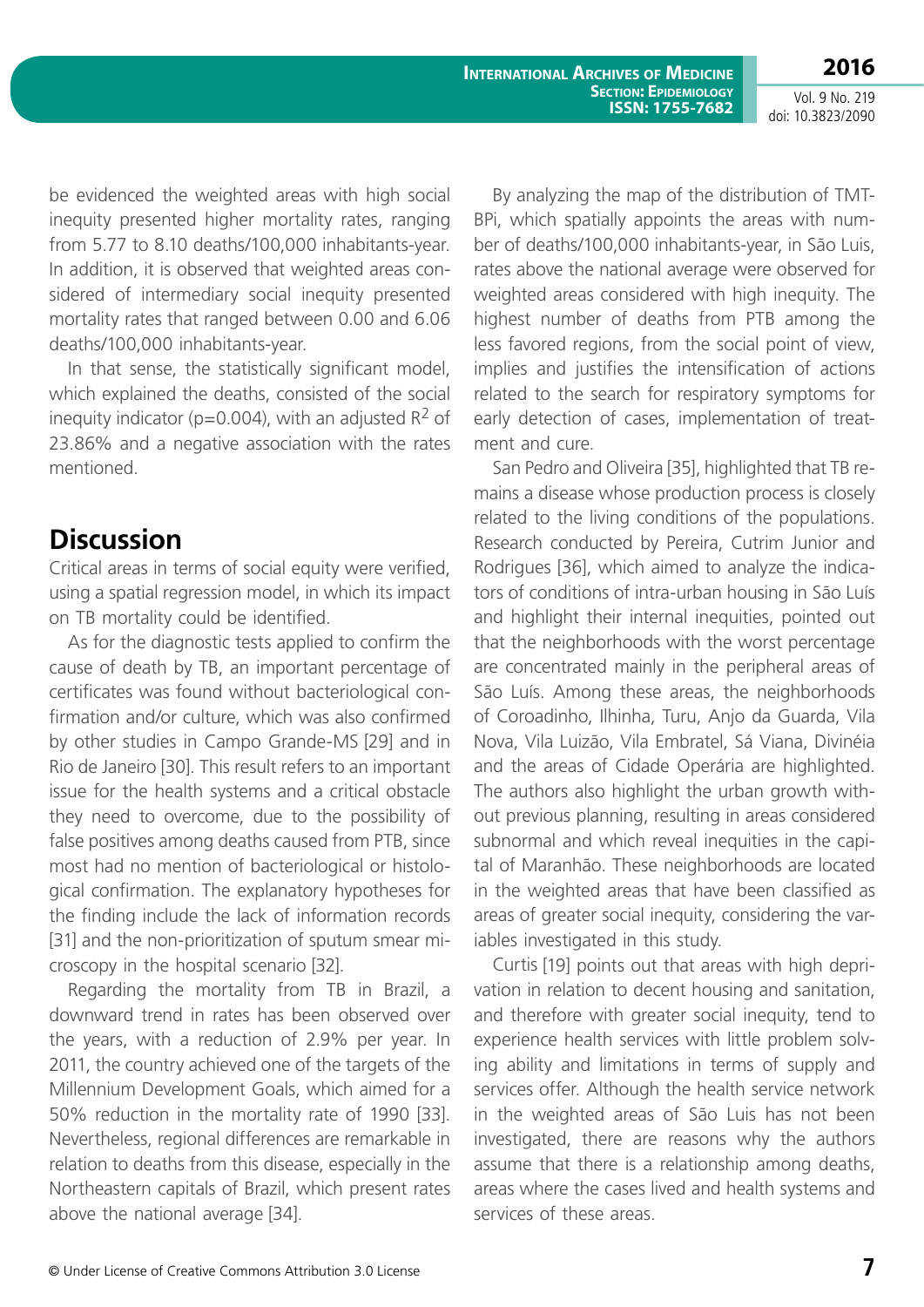**2016** Vol. 9 No. 219

doi: 10.3823/2090

Thus, higher or lower occurrence of deaths from PTB in different weighted areas is associated with population clustering and living conditions, since social indicators are highly relevant to the occurrence of this disease. It is noteworthy, therefore, that the spatial regression model constructed aimed to examine these possible associations. In the final model, it was observed that the indicator of social inequity was significantly associated with mortality from PTB, confirming the hypothesis that sustained the research.

With a view to the early identification of the existence of spatial dependence in the distribution of mortality rates from PTB standardized by age in São Luis during the spatial analysis procedures, the spatial autocorrelation of the residues of multiple linear regression were calculated in order to assess whether some correlation degree persists in these residues. The Moran's index was considered statistically significant, indicating spatial autocorrelation. The existence of one or more spatially conditioned factors not included in the model was sustained though, which also influences the mortality rate from pulmonary TB, since the adjusted  $R^2$  value was of 23.86%.

Therefore, the spatial analysis indicates that weighted areas in the city occupied without appropriate health infrastructure by a population of low income, low education and living in intradomiciliary clustering conditions had the highest mortality rates from PTB.

The research limitations include other variables that could explain the mortality rates from PTB in the scenario in question, since the presence of residual autocorrelation was observed in the multiple linear regression. The "ecological fallacy" should also be emphasized, since the observed results should be considered at an aggregated level and should not be interpreted at an individual level [37].

Despite the limitations, this research shows potentials, highlighting its originality, since other studies evaluating the relationship between spatial distribution of deaths from PTB and social indicators in this scenario have not been observed. In addition, the study may help managers and health workers in the planning of health actions, surveillance and control of tuberculosis cases in the most critical areas. It also contributes to the public authorities in terms of rethinking public policies for social development and to meet the target set by WHO, which aims for a 95% reduction of deaths from TB by 2035.

The study discussed the impact of social inequities on mortality by TB, as the indicator rises, that turns into an increase in the mortality rate, which is highly significant from the social, ethical and economic viewpoint. Thus, social protection measures are needed with a view to reaching the targets of reducing deaths by 95%. The country is currently facing one of its worst [economic, political, ideological] crises, which has entailed cuts in education, health, housing, employment, among others. This will probably contribute to increased inequities and, in turn, a directive effect on TB mortality.

## **Acknowledgments**

We are grateful to the Superintendence of Epidemiological and Health Surveillance of the Municipal Health Department in São Luís [MA] for the authorization to develop the research and for providing the data.

#### **Funding**

The authors would like to thank the Foundation for Scientific Research and Development of Maranhão (FAPEMA) and State of São Paulo Research Foundation (FAPESP), Process FAPESP #2015/17586-3.

### **Competing and Conflicting interest**

The authors declare that they have no competing interest.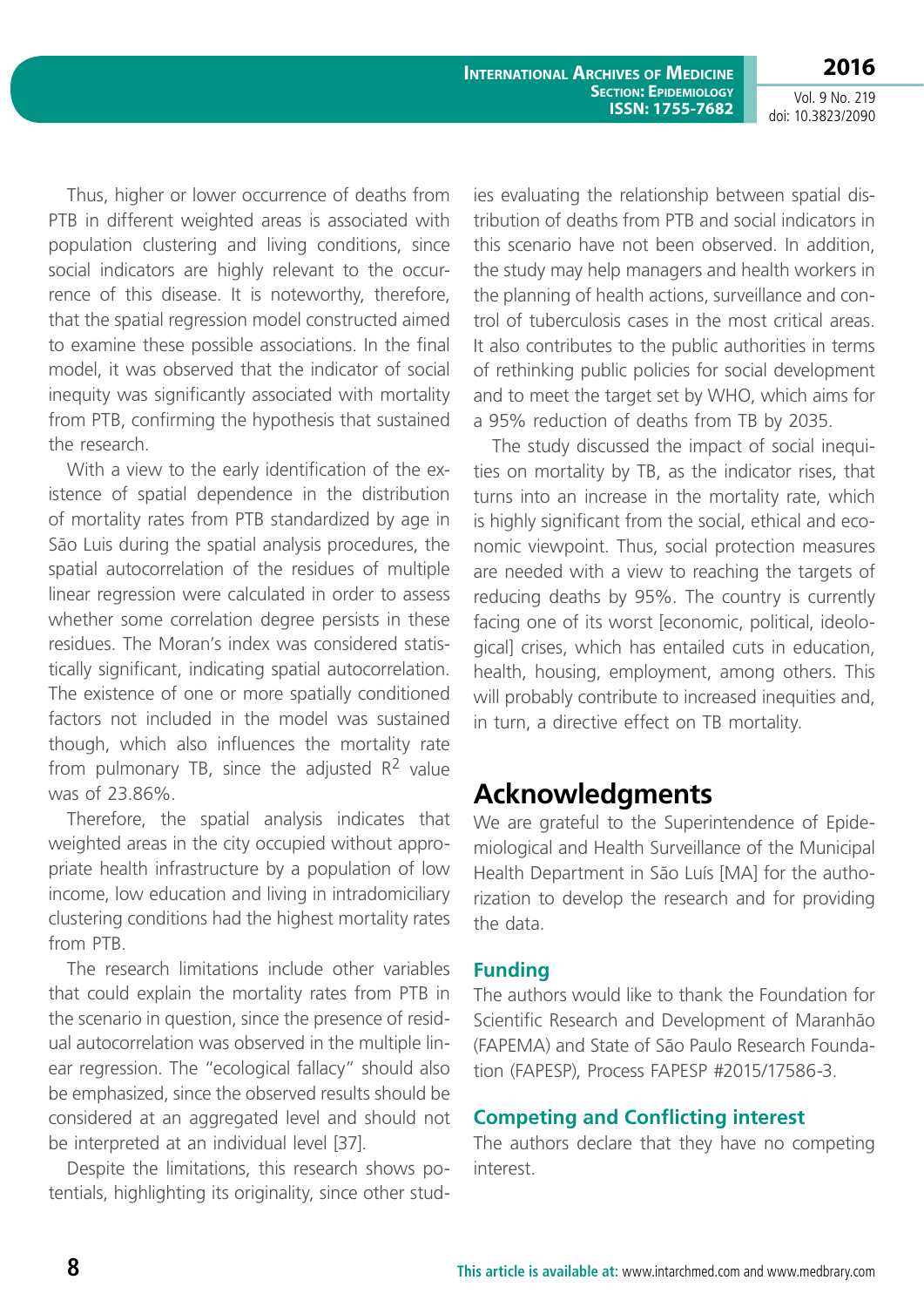Vol. 9 No. 219 doi: 10.3823/2090

## **Abbreviations**

TB: Tuberculosis; PTB: Pulmonary Tuberculosis; SIM: Mortality Information System; ICD-10: Classification of disease version 10; TMTBPi: Deaths Rate from Pulmonary Tuberculosis standardized by age; IBGE: Brazilian Institute of Geography and Statistics; AIC: Akaike Information Criterion; EERP: University of São Paulo at Ribeirão Preto College of Nursing; CP1: Principal Component 1; CP2: Principal Component 2.

## **References**

- **1.** World Health Organization (WHO). Global tuberculosis report 2015. Geneva: WHO; 2015.
- **2.** World Health Organization (WHO). TB reach the 3 million: find, treat and cure. Geneva, 2014. 20 p. (cited 2015 Jan. 02) Available from: [<http://www.stoptb.org/assets/documents/resources/](http://www.stoptb.org/assets/documents/resources/publications/acsm/WORLD_TB_DAY_BROCHURE_14March.pdf) [publications/acsm/WORLD\\_TB\\_DAY\\_BROCHURE\\_14March.pdf](http://www.stoptb.org/assets/documents/resources/publications/acsm/WORLD_TB_DAY_BROCHURE_14March.pdf)>
- **3.** Álvarez JL1, Kunst AE, Leinsalu M, Bopp M, Strand BH, Menvielle G et al. Educational inequalities in tuberculosis mortality in sixteen European populations. Int J Tuberc Lung Dis. 2011;15(11):1461-7.
- **4.** Stop TB. Tb reach the 3 milion: find, treat and cure. Geneva, 2014. 20 p. (cited 2015 Mai 02) Available from: [http://www.](http://www.stoptb.org/assets/documents/resources/publications/acsm/WORLD_TB_DAY_ BROCHURE_14March.pdf) [stoptb.org/assets/documents/resources/publications/acsm/](http://www.stoptb.org/assets/documents/resources/publications/acsm/WORLD_TB_DAY_ BROCHURE_14March.pdf) [WORLD\\_TB\\_DAY\\_ BROCHURE\\_14March.pdf](http://www.stoptb.org/assets/documents/resources/publications/acsm/WORLD_TB_DAY_ BROCHURE_14March.pdf)
- **5.** Nikovska DG, Tozija F. Social determinants of equity in access to healthcare for tuberculosis patients in Republic of Macedonia - results from a case-control study. Int J Health Policy Manag. 2014; 3(4): 199-205.
- **6** Mathers CD, Loncar D. Projections of Global Mortality and Burden of Disease from 2002 to 2030. PLoS Med. 2006; 3(11): e442.
- **7.** Rathod SD, Timæus IM, Banda R, Thankian K, Chilengi R, Banda A. Premature adult mortality in urban Zambia: a repeated population-based cross-sectional study. BMJ Open 2016;6:3.
- **8.** Ram U, Jha P, Gerland P, Hum RJ, Rodriguez P, Suraweera W et al. Age-specific and sex-specific adult mortality risk in India in 2014: analysis of 0•27 million nationally surveyed deaths and demographic estimates from 597 districts. Lancet Glob Health. 2015;3(12):e767-75.
- **9.** Dale K, Tay E, Trevan P, Denholm JT. Mortality among tuberculosis cases in Victoria, 2002-2013: case fatality and factors associated with death. Int J Tuberc Lung Dis. 2016 Apr;20(4):515-23.
- **10.** Lucenko I, Riekstina V, Perevoscikovs J, Mozgis D, Khogali M, Gadoev J. Treatment outcomes among drug-susceptible tuberculosis patients in Latvia, 2006-2010. Public Health Action. 2014;4(Suppl 2):S54-8.
- **11.** Jeyashree K, Kathirvel S, Shewade HD, Kaur H, Goel S. Smoking cessation interventions for pulmonary tuberculosis treatment outcomes. Cochrane Database Syst Rev. 2016 ;(1):CD011125.
- **12.** Misganaw A, Mariam DH, Araya T. Association of socioeconomic and behavioral factors with adult mortality: analysis of data from verbal autopsy in Addis Ababa, Ethiopia. BMC Public Health 2013; 13:634.
- **13.** Javalkar P, Prakash R, Isac S, Washington R, Halli SS. An Estimation of Mortality Risks among People Living with HIV in Karnataka State, India: Learnings from an Intensive HIV/AIDS Care and Support Programme. PloS One 2016; 11(6):e0156611. doi:10.1371/journal.pone.0156611.
- **14.** Carneiro de Oliveira D, Salgado BA, Taracido TM, Figueiras GA al. Impact of socioeconomic inequities on the mortality of the City of Fortaleza, Ceara, Brazil during 2007. Revista Española de Salud Pública. 2010; 84:443-52.
- **15.** Choi MH, Cheong KS, Cho BM, Hwang IK, Kim CH, Kim MH, Kwang SS, Lim JH, Yoon TH. Deprivation and mortality at the town level in Busan, Korea: an ecological study. Journal of Preventive Medicine and Public Health. 2011; 44: 242-48.
- **16.** McCartney D, Scarborough P, Webster P, Rayner M. Trends in social inequalities for premature coronary heart disease mortality in Great Britain, 1994-2008: a time trend ecological study. BMJ Open. 2012; 2:1- 8.
- **17.** Hargreaves JR, Boccia D, Evans CA et al. The social determinants of tuberculosis: from evidence to action. Am J Public Health 2011; 101: 654-62.
- **18.** Whitehead Göran Dahlgren. Concepts and principles for tackling social inequities in health: Levelling up Part 1. World Health Organization 2006, reprinted 2007.
- **19.** Curtis S. Health and Inequality: Geographical Perspectives. London: Sage Publications; 2009.
- **20.** Fronteira I. Estudos Observacionais na Era da Medicina Baseada na Evidência: Breve Revisão Sobre a Sua Relevância, Taxonomia e Desenhos. Acta Med. Port. 2013; 26(2):161-70.
- **21.** Instituto Brasileiro de Geografia e Estatística (IBGE) (internet). Mapas: bases e referenciais. Rio de Janeiro: IBGE, 2014 (cited 2014 Jan 15). Available from: [http://mapas.ibge.gov.br/bases-e](http://mapas.ibge.gov.br/bases-e-referenciais/bases-cartograficas/cartas/)[referenciais/bases-cartograficas/cartas/.](http://mapas.ibge.gov.br/bases-e-referenciais/bases-cartograficas/cartas/)
- **22.** Santos Neto M, Yamamura M, Garcia MCC, Popolin MP, Silveira TRS, Arcêncio RA. Análise espacial dos óbitos por tuberculose pulmonar em São Luís (MA). J Bras Pneumol 2014; 40:543-51.
- **23.** Rocha MS, Oliveira GP, Aguiar FP, Saraceni V, Pinheiro RP. Do que morrem os pacientes com tuberculose: causas múltiplas de morte de uma coorte de casos notificados e uma proposta de investigação de causas presumíveis. Cad. Saúde Pública. 2015; 31(4): 709-21.
- **24.** Instituto Brasileiro de Geografia e Estatística (IBGE). Censo demográfico 2010: resultados gerais da amostra. Rio de Janeiro: IBGE, 2012. p. 51. (cited 2015 Jan 21) Available from: [ftp://ftp.](ftp://ftp.ibge.gov.br/Censos/Censo_Demografico_2010/Resultados_Gerais_da_Amostra/resultados_gerais_amostra.pdf) [ibge.gov.br/Censos/Censo\\_Demografico\\_2010/Resultados\\_](ftp://ftp.ibge.gov.br/Censos/Censo_Demografico_2010/Resultados_Gerais_da_Amostra/resultados_gerais_amostra.pdf) [Gerais\\_da\\_Amostra/resultados\\_gerais\\_amostra.pdf](ftp://ftp.ibge.gov.br/Censos/Censo_Demografico_2010/Resultados_Gerais_da_Amostra/resultados_gerais_amostra.pdf)